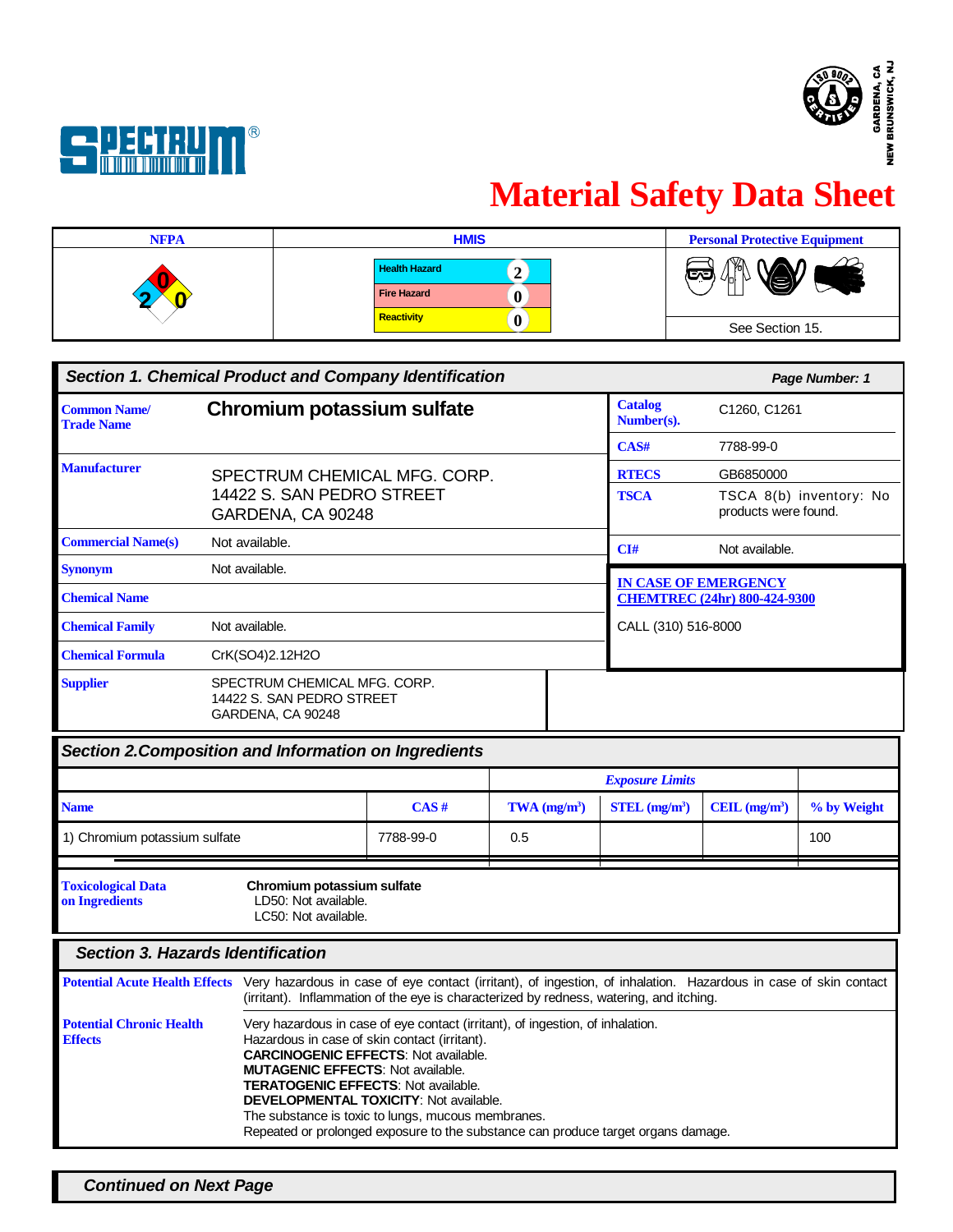### *Section 4. First Aid Measures*

| <b>Eve Contact</b>          | Check for and remove any contact lenses. Immediately flush eyes with running water for at least 15 minutes,<br>keeping eyelids open. Cold water may be used. Do not use an eye ointment. Seek medical attention.                                                                                                                                          |  |  |
|-----------------------------|-----------------------------------------------------------------------------------------------------------------------------------------------------------------------------------------------------------------------------------------------------------------------------------------------------------------------------------------------------------|--|--|
| <b>Skin Contact</b>         | After contact with skin, wash immediately with plenty of water. Gently and thoroughly wash the contaminated skin<br>with running water and non-abrasive soap. Be particularly careful to clean folds, crevices, creases and groin.<br>Cold water may be used. Cover the irritated skin with an emollient. If irritation persists, seek medical attention. |  |  |
| <b>Serious Skin Contact</b> | Wash with a disinfectant soap and cover the contaminated skin with an anti-bacterial cream. Seek medical<br>attention.                                                                                                                                                                                                                                    |  |  |
| <b>Inhalation</b>           | Allow the victim to rest in a well ventilated area. Seek immediate medical attention.                                                                                                                                                                                                                                                                     |  |  |
| <b>Serious Inhalation</b>   | Not available.                                                                                                                                                                                                                                                                                                                                            |  |  |
| <b>Ingestion</b>            | Do not induce vomiting. Loosen tight clothing such as a collar, tie, belt or waistband. If the victim is not<br>breathing, perform mouth-to-mouth resuscitation. Seek immediate medical attention.                                                                                                                                                        |  |  |
| <b>Serious Ingestion</b>    | Not available.                                                                                                                                                                                                                                                                                                                                            |  |  |

| <b>Section 5. Fire and Explosion Data</b>                       |                                                                                                                                                                                                       |  |  |  |
|-----------------------------------------------------------------|-------------------------------------------------------------------------------------------------------------------------------------------------------------------------------------------------------|--|--|--|
| <b>Flammability of the Product</b>                              | Non-flammable.                                                                                                                                                                                        |  |  |  |
| <b>Auto-Ignition Temperature</b>                                | Not applicable.                                                                                                                                                                                       |  |  |  |
| <b>Flash Points</b>                                             | Not applicable.                                                                                                                                                                                       |  |  |  |
| <b>Flammable Limits</b>                                         | Not applicable.                                                                                                                                                                                       |  |  |  |
| <b>Products of Combustion</b>                                   | Not available.                                                                                                                                                                                        |  |  |  |
| <b>Fire Hazards in Presence of</b><br><b>Various Substances</b> | Not applicable.                                                                                                                                                                                       |  |  |  |
| of Various Substances                                           | Explosion Hazards in Presence Risks of explosion of the product in presence of mechanical impact: Not available.<br>Risks of explosion of the product in presence of static discharge: Not available. |  |  |  |
| <b>Fire Fighting Media</b><br>and Instructions                  | Not applicable.                                                                                                                                                                                       |  |  |  |
| <b>Special Remarks on</b><br><b>Fire Hazards</b>                | Not available.                                                                                                                                                                                        |  |  |  |
| <b>Special Remarks on Explosion</b><br><b>Hazards</b>           | Not available.                                                                                                                                                                                        |  |  |  |
| <b>Section 6. Accidental Release Measures</b>                   |                                                                                                                                                                                                       |  |  |  |

#### Use appropriate tools to put the spilled solid in a convenient waste disposal container. Finish cleaning by spreading water on the contaminated surface and dispose of according to local and regional authority requirements. Use a shovel to put the material into a convenient waste disposal container. Finish cleaning by spreading water on the contaminated surface and allow to evacuate through the sanitary system. Be careful that the product is not present at a concentration level above TLV. Check TLV on the MSDS and with local authorities. **Small Spill Large Spill**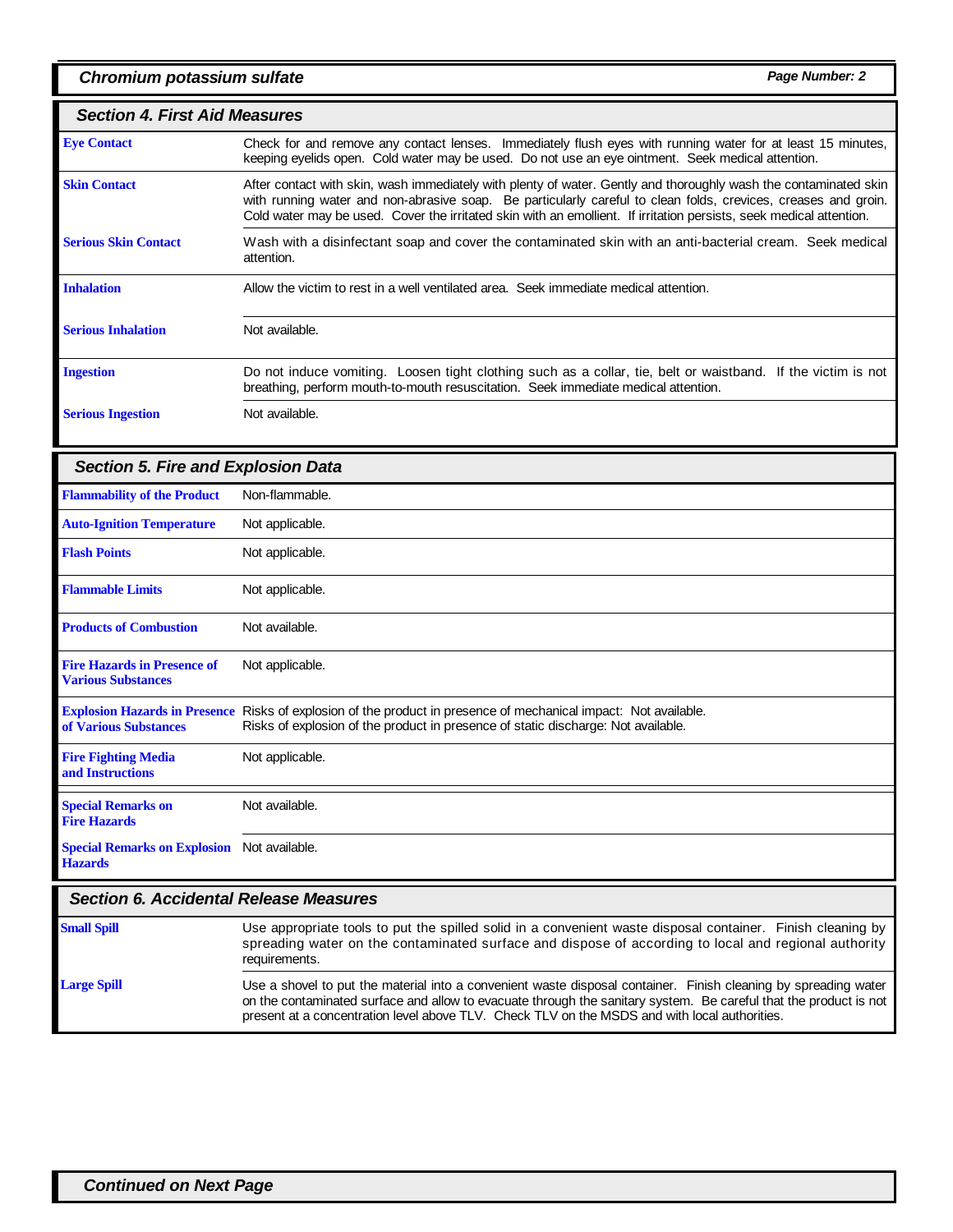| Chromium potassium sulfate                             | Page Number: 3                                                                                                                                                                                                                                                     |                                                                                                                                                                                                                                    |  |  |
|--------------------------------------------------------|--------------------------------------------------------------------------------------------------------------------------------------------------------------------------------------------------------------------------------------------------------------------|------------------------------------------------------------------------------------------------------------------------------------------------------------------------------------------------------------------------------------|--|--|
| <b>Section 7. Handling and Storage</b>                 |                                                                                                                                                                                                                                                                    |                                                                                                                                                                                                                                    |  |  |
| <b>Precautions</b>                                     | Do not breathe dust. In case of insufficient ventilation, wear suitable respiratory equipment If you feel unwell,<br>seek medical attention and show the label when possible. Avoid contact with skin and eyes                                                     |                                                                                                                                                                                                                                    |  |  |
| <b>Storage</b>                                         | No specific storage is required. Use shelves or cabinets sturdy enough to bear the weight of the chemicals. Be<br>sure that it is not necessary to strain to reach materials, and that shelves are not overloaded.                                                 |                                                                                                                                                                                                                                    |  |  |
|                                                        | <b>Section 8. Exposure Controls/Personal Protection</b>                                                                                                                                                                                                            |                                                                                                                                                                                                                                    |  |  |
| <b>Engineering Controls</b>                            | airborne contaminants below the exposure limit.                                                                                                                                                                                                                    | Use process enclosures, local exhaust ventilation, or other engineering controls to keep airborne levels below<br>recommended exposure limits. If user operations generate dust, fume or mist, use ventilation to keep exposure to |  |  |
| <b>Personal Protection</b>                             | Gloves.                                                                                                                                                                                                                                                            | Splash goggles. Lab coat. Dust respirator. Be sure to use an approved/certified respirator or equivalent.                                                                                                                          |  |  |
| <b>Personal Protection in Case of</b><br>a Large Spill | Splash goggles. Full suit. Dust respirator. Boots. Gloves. A self contained breathing apparatus should be used<br>to avoid inhalation of the product. Suggested protective clothing might not be sufficient; consult a specialist<br>BEFORE handling this product. |                                                                                                                                                                                                                                    |  |  |
| <b>Exposure Limits</b>                                 | TWA: $0.5$ (mg/m <sup>3</sup> )                                                                                                                                                                                                                                    |                                                                                                                                                                                                                                    |  |  |
|                                                        | Consult local authorities for acceptable exposure limits.                                                                                                                                                                                                          |                                                                                                                                                                                                                                    |  |  |
|                                                        | <b>Section 9. Physical and Chemical Properties</b>                                                                                                                                                                                                                 |                                                                                                                                                                                                                                    |  |  |
| Physical state and appearance Solid.                   |                                                                                                                                                                                                                                                                    | Not available.<br><b>Odor</b>                                                                                                                                                                                                      |  |  |
| <b>Molecular Weight</b>                                | 499.4 g/mole                                                                                                                                                                                                                                                       | Not available.<br><b>Taste</b>                                                                                                                                                                                                     |  |  |
| pH (1% soln/water)                                     | Not available.                                                                                                                                                                                                                                                     | Not available.<br>Color                                                                                                                                                                                                            |  |  |
| <b>Boiling Point</b>                                   | Decomposes. (400°C or 752°F)                                                                                                                                                                                                                                       |                                                                                                                                                                                                                                    |  |  |
| <b>Melting Point</b>                                   | 89°C (192.2°F)                                                                                                                                                                                                                                                     |                                                                                                                                                                                                                                    |  |  |
| <b>Critical Temperature</b>                            | Not available.                                                                                                                                                                                                                                                     |                                                                                                                                                                                                                                    |  |  |
| <b>Specific Gravity</b>                                | 1.826 (Water = 1)                                                                                                                                                                                                                                                  |                                                                                                                                                                                                                                    |  |  |
| <b>Vapor Pressure</b>                                  | Not applicable.                                                                                                                                                                                                                                                    |                                                                                                                                                                                                                                    |  |  |
| <b>Vapor Density</b>                                   | Not available.                                                                                                                                                                                                                                                     |                                                                                                                                                                                                                                    |  |  |
| <b>Volatility</b>                                      | Not available.                                                                                                                                                                                                                                                     |                                                                                                                                                                                                                                    |  |  |
| <b>Odor Threshold</b>                                  | Not available.                                                                                                                                                                                                                                                     |                                                                                                                                                                                                                                    |  |  |
| Water/Oil Dist. Coeff.                                 | Not available.                                                                                                                                                                                                                                                     |                                                                                                                                                                                                                                    |  |  |
| <b>Ionicity (in Water)</b>                             | Not available.                                                                                                                                                                                                                                                     |                                                                                                                                                                                                                                    |  |  |
| <b>Dispersion Properties</b>                           | See solubility in water.                                                                                                                                                                                                                                           |                                                                                                                                                                                                                                    |  |  |
| <b>Solubility</b>                                      | Soluble in cold water.                                                                                                                                                                                                                                             |                                                                                                                                                                                                                                    |  |  |
| Section 10. Stability and Reactivity Data              |                                                                                                                                                                                                                                                                    |                                                                                                                                                                                                                                    |  |  |
| <b>Stability</b>                                       | The product is stable.                                                                                                                                                                                                                                             |                                                                                                                                                                                                                                    |  |  |
| <b>Instability Temperature</b>                         | Not available.                                                                                                                                                                                                                                                     |                                                                                                                                                                                                                                    |  |  |
| <b>Conditions of Instability</b>                       | Not available.                                                                                                                                                                                                                                                     |                                                                                                                                                                                                                                    |  |  |
| <b>Incompatibility with various</b><br>substances      | Not available.                                                                                                                                                                                                                                                     |                                                                                                                                                                                                                                    |  |  |
| <b>Corrosivity</b>                                     | Non-corrosive in presence of glass.                                                                                                                                                                                                                                |                                                                                                                                                                                                                                    |  |  |
| <b>Continued on Next Page</b>                          |                                                                                                                                                                                                                                                                    |                                                                                                                                                                                                                                    |  |  |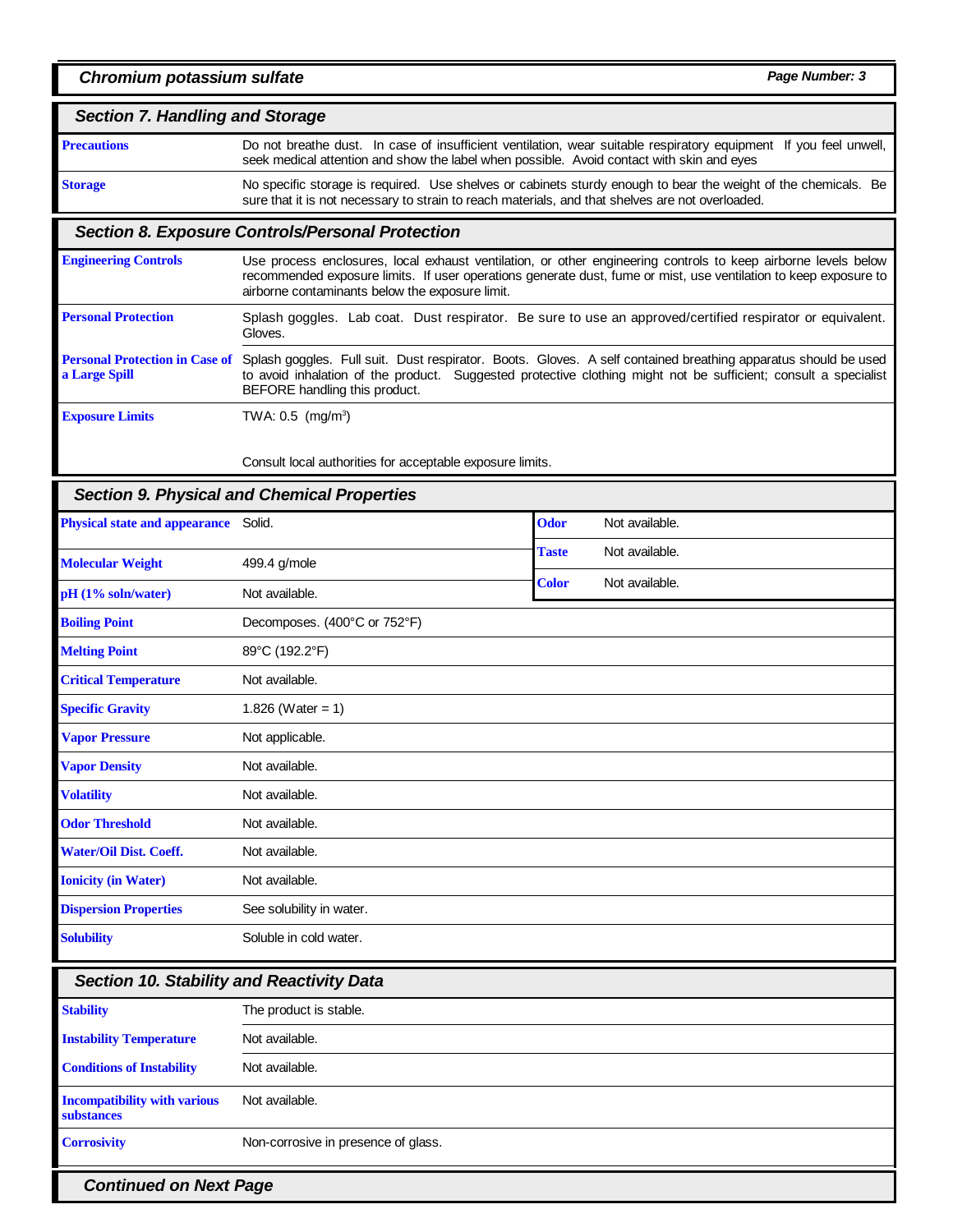| Page Number: 4<br>Chromium potassium sulfate                       |                                                                                                                          |  |  |  |
|--------------------------------------------------------------------|--------------------------------------------------------------------------------------------------------------------------|--|--|--|
| <b>Special Remarks on</b><br><b>Reactivity</b>                     | Not available.                                                                                                           |  |  |  |
| <b>Special Remarks on</b><br><b>Corrosivity</b>                    | Not available.                                                                                                           |  |  |  |
| <b>Polymerization</b>                                              | No.                                                                                                                      |  |  |  |
| <b>Section 11. Toxicological Information</b>                       |                                                                                                                          |  |  |  |
| <b>Routes of Entry</b>                                             | Eye contact. Inhalation. Ingestion.                                                                                      |  |  |  |
| <b>Toxicity to Animals</b>                                         | LD50: Not available.<br>LC50: Not available.                                                                             |  |  |  |
| <b>Chronic Effects on Humans</b>                                   | The substance is toxic to lungs, mucous membranes.                                                                       |  |  |  |
| <b>Other Toxic Effects on</b><br><b>Humans</b>                     | Very hazardous in case of ingestion, of inhalation.<br>Hazardous in case of skin contact (irritant).                     |  |  |  |
| <b>Special Remarks on</b><br><b>Toxicity to Animals</b>            | Not available.                                                                                                           |  |  |  |
| <b>Special Remarks on</b><br><b>Chronic Effects on Humans</b>      | Not available.                                                                                                           |  |  |  |
| <b>Special Remarks on other</b><br><b>Toxic Effects on Humans</b>  | Not available.                                                                                                           |  |  |  |
| <b>Section 12. Ecological Information</b>                          |                                                                                                                          |  |  |  |
| <b>Ecotoxicity</b>                                                 | Not available.                                                                                                           |  |  |  |
| <b>BOD5</b> and COD                                                | Not available.                                                                                                           |  |  |  |
| <b>Products of Biodegradation</b>                                  | Possibly hazardous short term degradation products are not likely. However, long term degradation products may<br>arise. |  |  |  |
| <b>Toxicity of the Products</b><br>of Biodegradation               | The products of degradation are more toxic.                                                                              |  |  |  |
| <b>Special Remarks on the</b><br><b>Products of Biodegradation</b> | Not available.                                                                                                           |  |  |  |
| <b>Section 13. Disposal Considerations</b>                         |                                                                                                                          |  |  |  |
| <b>Waste Disposal</b>                                              |                                                                                                                          |  |  |  |
|                                                                    |                                                                                                                          |  |  |  |
| <b>Section 14. Transport Information</b>                           |                                                                                                                          |  |  |  |
| <b>DOT</b> Classification                                          | Not a DOT controlled material (United States).                                                                           |  |  |  |
| <b>Identification</b>                                              | Not applicable.                                                                                                          |  |  |  |
| <b>Special Provisions for</b><br><b>Transport</b>                  | Not applicable.                                                                                                          |  |  |  |
| <b>DOT</b> (Pictograms)                                            |                                                                                                                          |  |  |  |

*Continued on Next Page*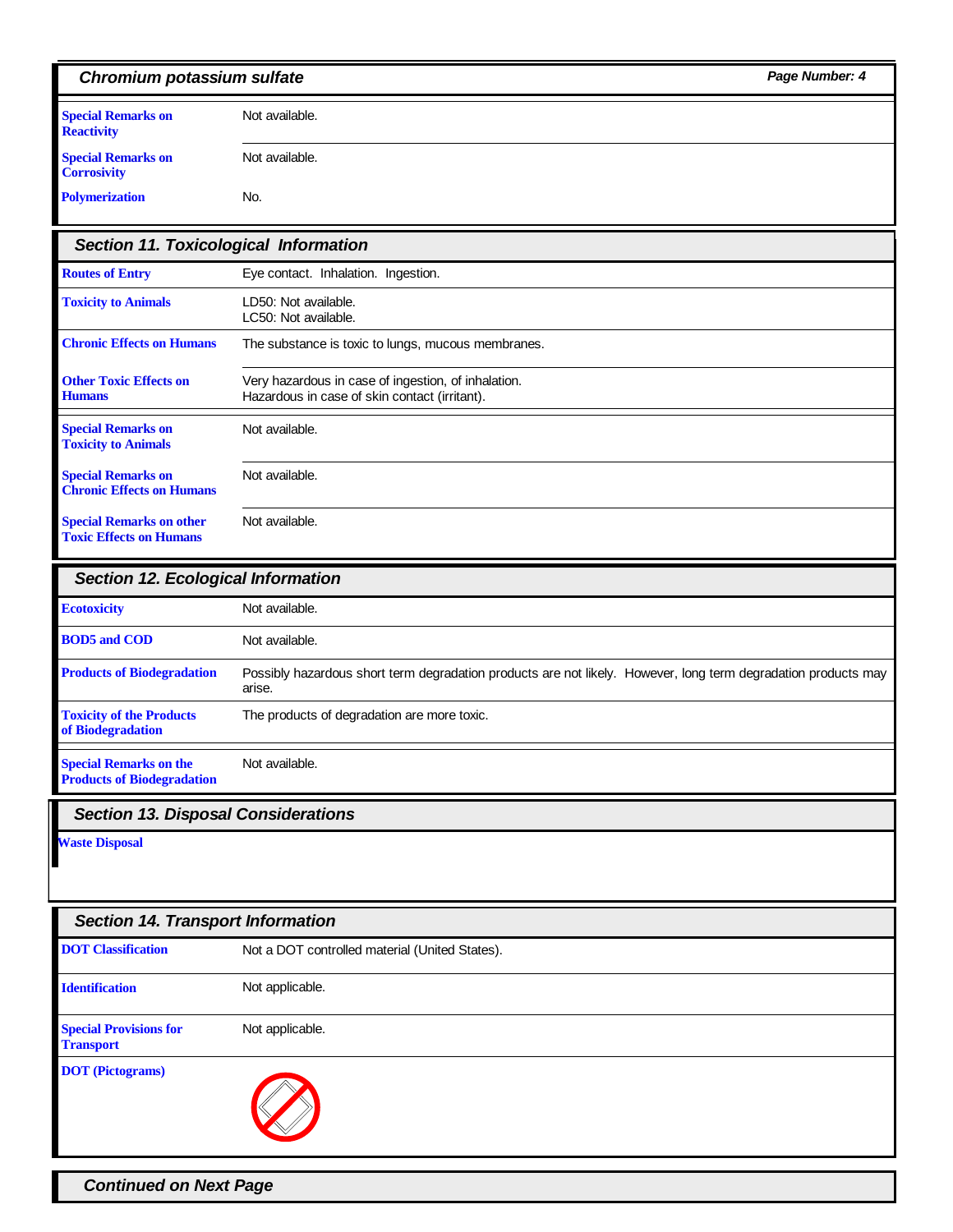# *Chromium potassium sulfate Page Number: 5*

# *Section 15. Other Regulatory Information and Pictograms*

| <b>Federal and State</b><br><b>Regulations</b>                | TSCA 8(b) inventory: No products were found.                                            |                                                        |                                                                                                                                                      |               |                                                             |
|---------------------------------------------------------------|-----------------------------------------------------------------------------------------|--------------------------------------------------------|------------------------------------------------------------------------------------------------------------------------------------------------------|---------------|-------------------------------------------------------------|
| <b>California</b><br><b>Proposition 65</b><br><b>Warnings</b> |                                                                                         |                                                        |                                                                                                                                                      |               |                                                             |
| <b>Other Regulations</b>                                      | OSHA: Hazardous by definition of Hazard Communication Standard (29 CFR 1910.1200).      |                                                        |                                                                                                                                                      |               |                                                             |
| <b>Other Classifications</b>                                  | <b>WHMIS</b> (Canada)<br>CLASS D-2A: Material causing other toxic effects (VERY TOXIC). |                                                        |                                                                                                                                                      |               |                                                             |
|                                                               | <b>DSCL (EEC)</b>                                                                       |                                                        | R38- Irritating to skin.<br>R41- Risk of serious damage to eyes.                                                                                     |               |                                                             |
| <b>HMIS (U.S.A.)</b>                                          | <b>Health Hazard</b><br><b>Fire Hazard</b><br>Reactivity<br><b>Personal Protection</b>  | $\overline{2}$<br>$\bf{0}$<br>$\mathbf{0}$<br>$\bf{E}$ | <b>National Fire Protection</b><br><b>Association (U.S.A.)</b>                                                                                       | <b>Health</b> | Flammability<br><b>Reactivity</b><br><b>Specific hazard</b> |
| <b>WHMIS</b> (Canada)<br>(Pictograms)                         |                                                                                         |                                                        |                                                                                                                                                      |               |                                                             |
| <b>DSCL (Europe)</b><br>(Pictograms)                          |                                                                                         |                                                        |                                                                                                                                                      |               |                                                             |
| <b>TDG</b> (Canada)<br>(Pictograms)                           |                                                                                         |                                                        |                                                                                                                                                      |               |                                                             |
| <b>ADR</b> (Europe)<br>(Pictograms)                           |                                                                                         |                                                        |                                                                                                                                                      |               |                                                             |
| <b>Protective Equipment</b>                                   | Gloves.                                                                                 |                                                        |                                                                                                                                                      |               |                                                             |
|                                                               |                                                                                         | Lab coat.                                              |                                                                                                                                                      |               |                                                             |
|                                                               |                                                                                         | Splash goggles.                                        | Dust respirator. Be sure to use an<br>approved/certified respirator or<br>equivalent. Wear appropriate respirator<br>when ventilation is inadequate. |               |                                                             |
| <b>Continued on Next Page</b>                                 |                                                                                         |                                                        |                                                                                                                                                      |               |                                                             |